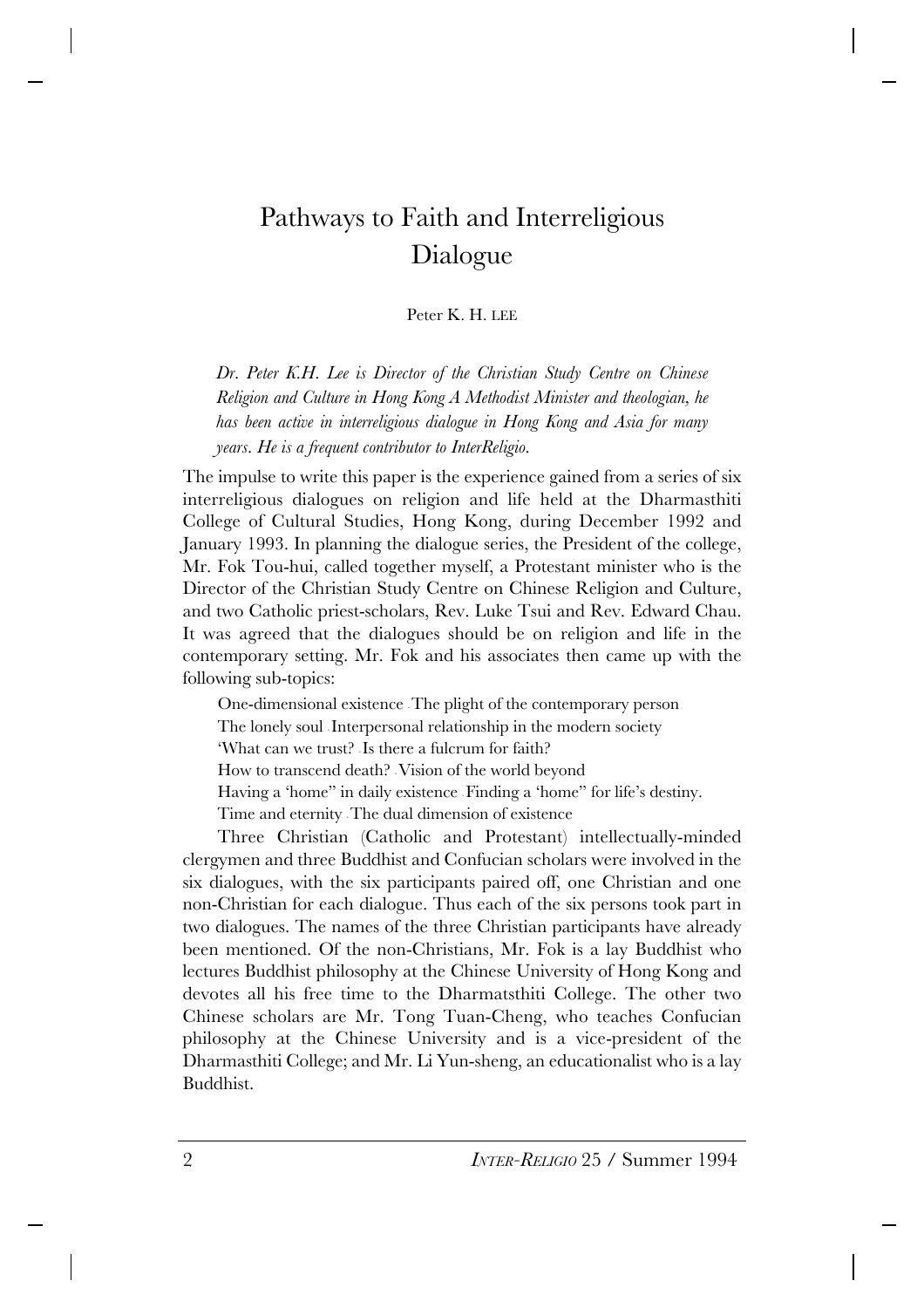The dialogues were open to the public. The attendance at one single session was between 80-100. Many came for all six sessions, paying a package fee of HK\$200. The ones who attended were mostly working men and women (estimated age, 25-45) who had at least a tertiary education or professional training. Each session lasted two hours, with a 15-minute break. Each time the dialogue was followed by a lively period of questions and answers.

Out of the experience with these dialogue meetings the following observations are made about pathways to faith in an interreligious situation.

### 1. WE ARE INDEED LIVING IN A MULTI-RELIGIOUS WORLD, AND THE LANGUAGES OF SEVERAL RELIGIONS HAVE INTERTWINEDLY FORMED THE UNIVERSE OF MORAL DISCOURSE.

I am referring here to Hong Kong in particular, but the place could also be Tokyo or Taipei, Singapore or Seoul. Of a population of approximately 6 million, about 8% call themselves Christians (Catholics and Protestants evenly divided). The other religions are not accustomed to keeping statistics, but Buddhism, Taoism and Confucianism (let us leave aside the question whether Confucianism is a religion or a way of life), have permeated the thinking of Chinese people much more than Christianity, and even in a seemingly secularized society like Hong Kong, where some 98% of the inhabitants are Chinese, terms and ideas of Buddhist, Taoist and Confucian origin have been imbedded in the people's vocabulary. Christianity has made its impact on the Hong Kong people in other ways especially through the schools. Some 60% of the schools in Hong Kong are under the sponsorship of the Catholic and Protestant church bodies. The ordinary folks usually do not indulge in religious talk, and even if they happen to be using some terms which have a religious origin, they are not apt to think of, or understand, the religious meanings. My point is that Hong Kong is a good example of an Asian city where religions have crossfertilized, if only on a relatively superficial plane like words and expressions.

The influence of language on culture and thought, however, should not be underestimated. Since religions in the end are concerned with the important questions of life, religious language clothes ideas which give answers to these questions. Even if it is true that most people ordinarily do not think of the meaning behind religious words and ideas, religious language has the potential power to awaken awareness of a religious nature in those who are receptive. The very wording of the topics for dialogue, like "finding a home for life's destiny", "transcending death," "the fulcrum of faith," etc. evoked religious quest.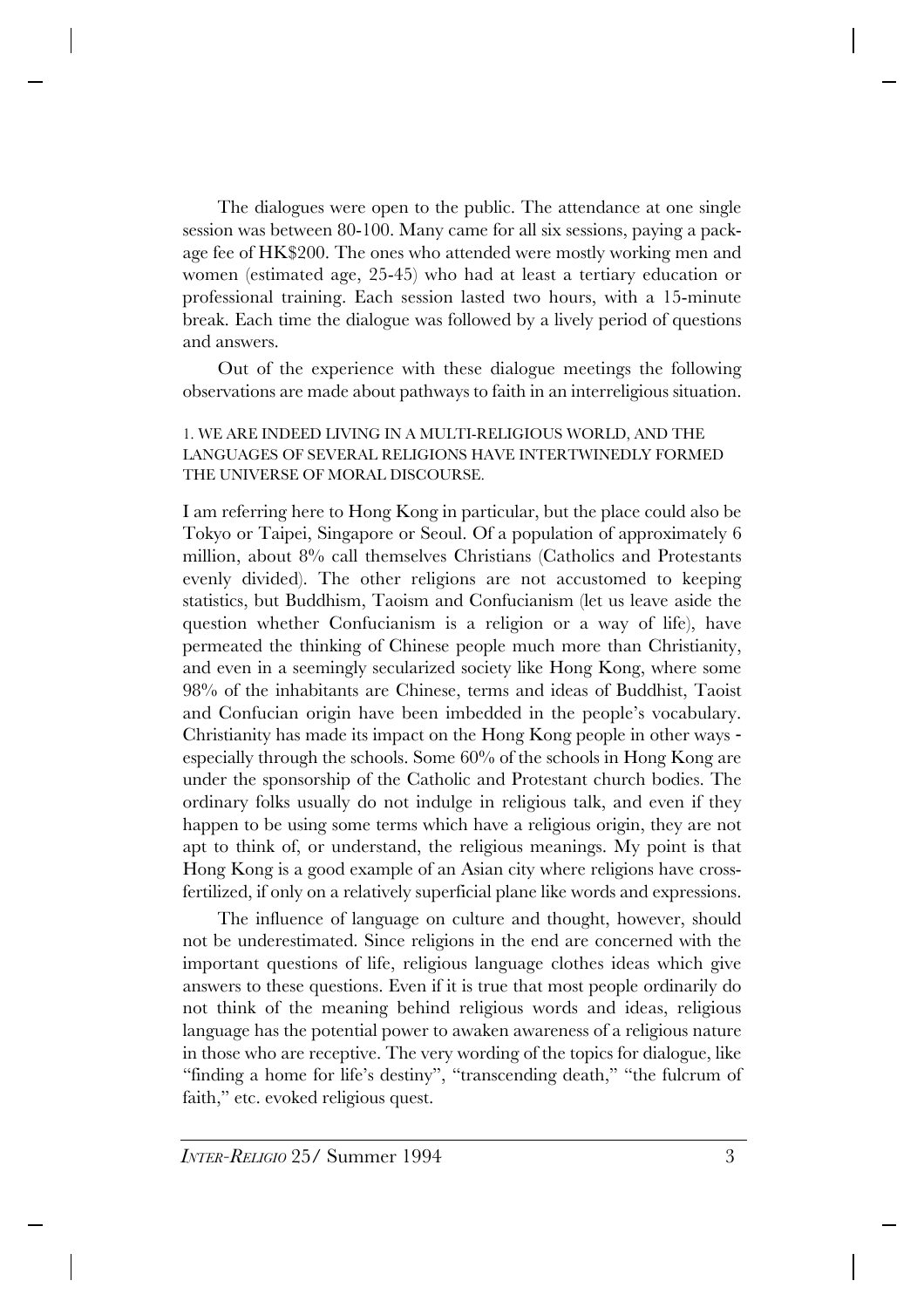The ones who attended the dialogue meetings showed themselves to be religiously receptive. They probably belong to a small minority, but they point up a certain phenomenon in contemporary life. Even though these people live in a highly secularized city, they still seem to have maintained an interest in religious questions or questions with ultimate concern. This was amply demonstrated not only by the content of the questions asked after each dialogical exchange, but also by the emotional intensity with which the questions were pursued. Characteristically, the questions were directed at not just one religion but could be addressed to Buddhism, Confucianism, Taoism and Christianity alike. As a matter of fact, the questions contained terms and concepts which have acquired connotations traceable to more than one religious tradition, like *tao, t'ien, yi,* etc.

The questioners revealed that they have been exposed to multiple strands of religiosity. This confirms the multiplicity of religious traditions present in a society like Hong Kong. That is a fact of life. Such a fact, however, is often ignored by evangelistic-minded Christians (especially Protestant Christians) who assume that all that is required of the evangelistic task is to pursue it vigorously with no need to take the non-Christian ways of thinking seriously. Even if some of them do have some understanding of non-Christian religions, they are interested in these religious traditions only insofar as they find in the non-Christian ways of thinking "points of contact" for the Christian message to get through. These evangelistic-minded Christians are not interested in what another religious tradition has to offer on its own merits, but only insofar as it provides a springboard for evangelism. If that is the case, no dialogue on an equal basis can be accomplished. Such an evangelistic approach was not adopted by the Christian participants in the dialogue. Had it been so, the non-Christian partners would not have cared to participate in such a dialogue. A distinction is made here between what may be characterized as a one-track, monological approach to evangelism and an evangelization which is concerned with offering the gifts of the Christian religion to whoever is prepared to receive them. Evangelization in this sense makes room for dialogue.

Buddhism is historically interested in missionary-outreach. The traditional Buddhist term for it is *hung-fa,* meaning "to expand the Dharma". The Buddhist missionary impulse is characteristically a natural desire to communicate the wisdom gained and the method is to transmit enlightenment from mind to mind as light is passed from lamp to lamp. The Confucianists have always felt that they have wisdom to offer. Since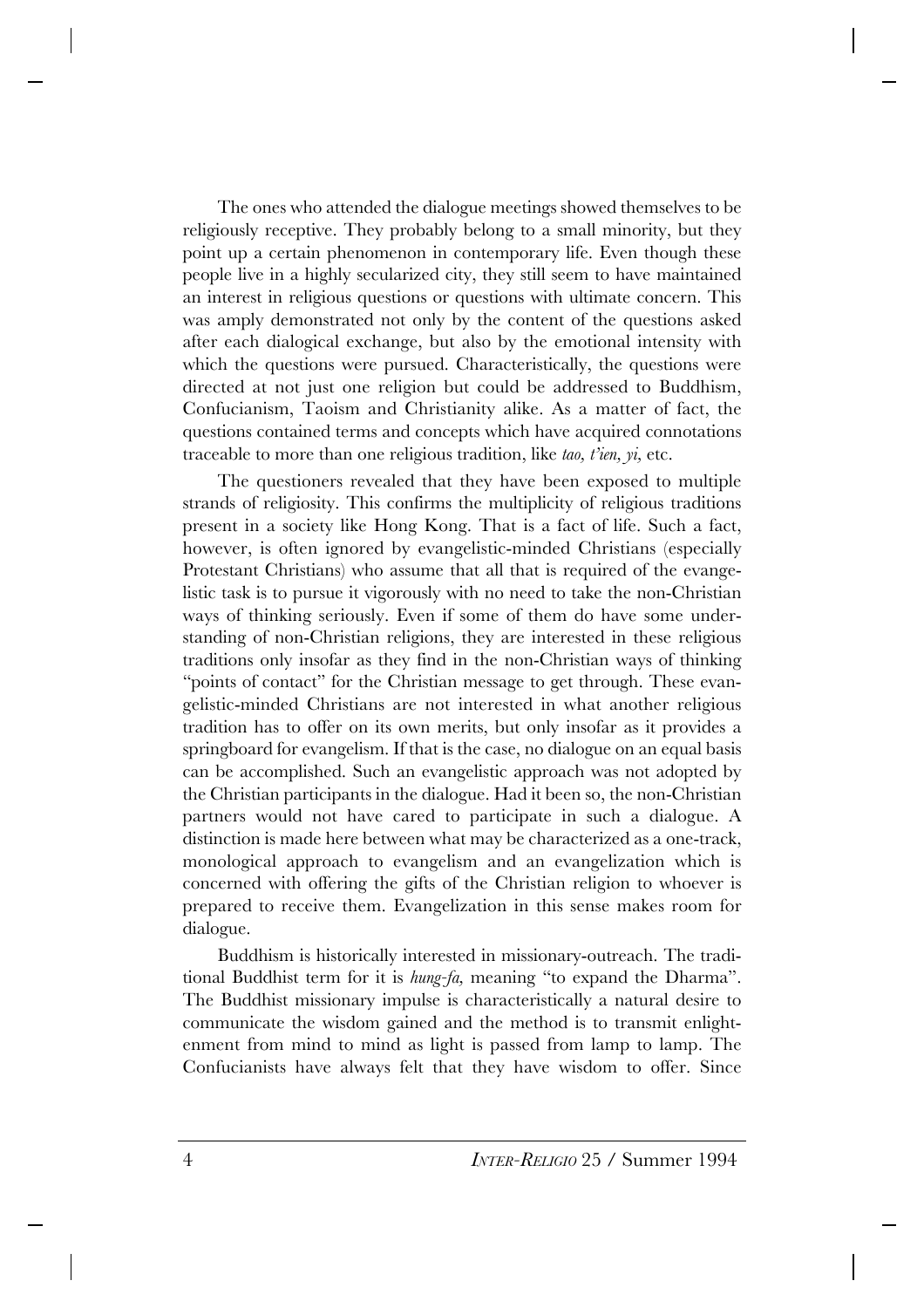Confucianism has long been considered the mainstream of Chinese culture and since Confucian learning was for centuries the main subject-matter of the examination system for the recruitment of government officials, the Confucian sages did not have to struggle with the problem of inculturation or the problem of missionary expansion in the sense of going beyond the familiar home-territory. Typically, Confucianism spreads its influence by cultural osmosis or nurture (in the family and also in the school).Taoism (as a philosophy) was never missionary-minded. Through the ages, though, it has infused itself into Chinese culture, especially Chinese poetry and paintings, and in this respect its impact is considerable.

None of the Chinese traditions mentioned are particularly bothered by the presence of a plurality of thought. Buddhist or Confucian scholars may at times find themselves in doctrinal disputes, but on the whole they accept pluralism of thought as a matter of course. The Taoist spirit is elusive; the opposite of combative and argumentative. It is also inclusive; the opposite of divisive and exclusive.

The spirit of acceptance of philosophical or religious pluralism was demonstrated by the three Buddhist-Confucian participants in the dialogue (it was not easy to tell whether they were Buddhists or Confucians). The three Christian participants also accepted the fact of religious pluralism. We will have occasion to discuss how evangelization may take place in the face of religious pluralism. At this point it may suffice to say that because of the spirit of acceptance of pluralism, calm and reasonable dialogue prevailed.

I should add that the plurality of religious traditions which presented themselves at the dialogues were called upon to address issues which elicited universal interest. This shows that religious pluralism need not lead to sheer relativism or impasse in communication. One of the secrets of the success of the dialogue series was that the various traditions were not asked to dispute among themselves but to take part in discussing matters of universal relevance.

### 2. DIALOGUE IS FULL IF THE PARTNERS TREAT ONE ANOTHER AS EQUALS, AND IT IS MEANINGFUL ONLY IF THE PARTICIPANTS ARE EACH SURE OF THEIR OWN IDENTITY WHILE THEY ARE OPEN TO THE OTHERS' POINT OF VIEW.

It has already been said that none of the partners in the series of dialogue meetings assumed a superior attitude, and that each treated the others with due respect. To put it in another way, the participants viewed one another as equals. That is really a pre-requisite for open dialogue.

All the participants were sure of their own religious-philosophical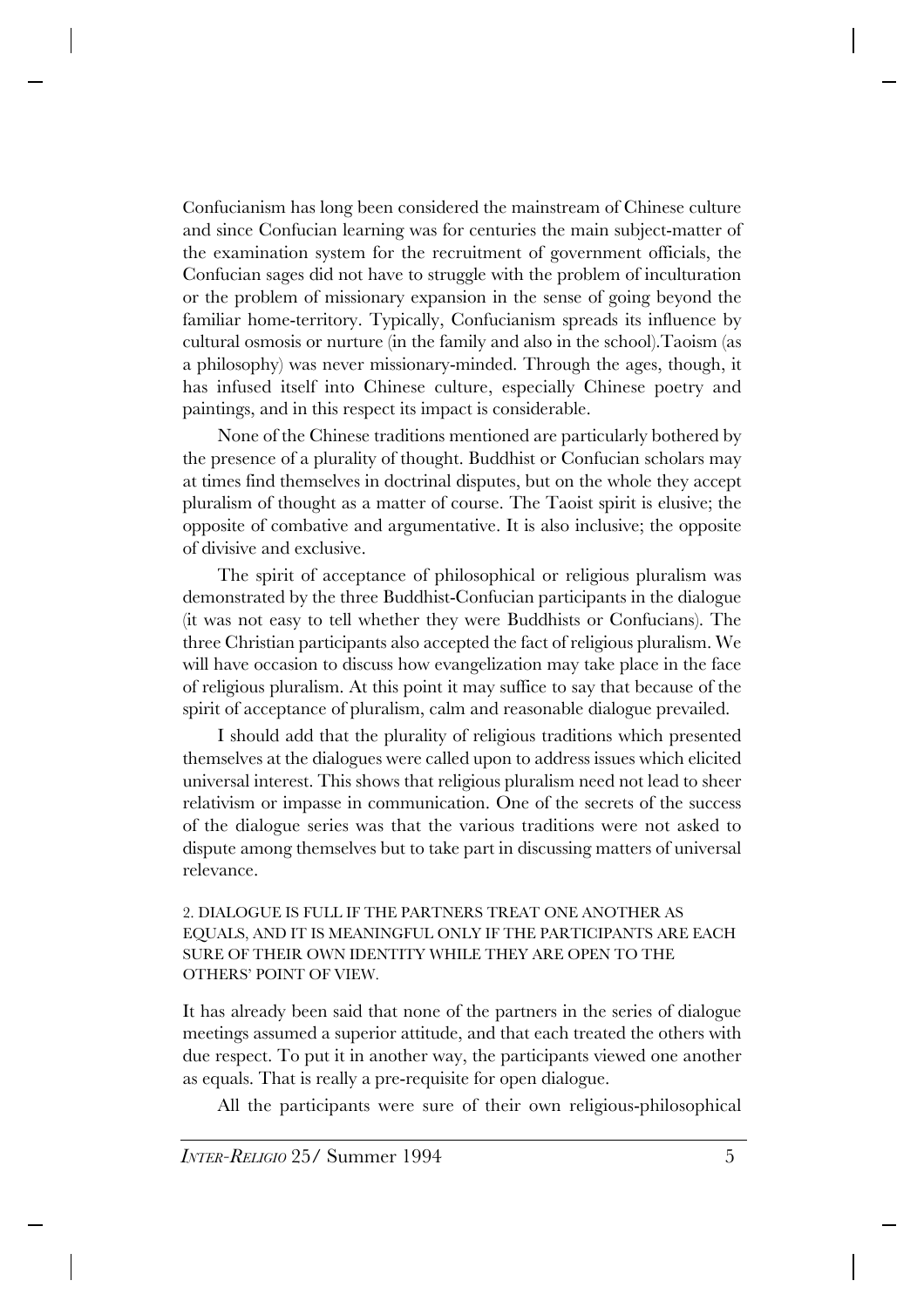identity. Luke Tsui and Edward Chau are Catholic priests who are committed to inculturation in their work as religious educators. Not only are they avowed Catholics but they take the Chinese cultural heritage to heart, and seek its relevance in dealing with the problem of modernization for China and for the world today. I am a Protestant Minister dedicated to the study of Chinese (and Asian) religion and culture, not only from book learning, but also through encounter with people who embody certain Chinese (or Asian) religious traditions. I, too, am well aware of the problem of modernization. Contextual theology is one of my concerns, and in this kind of work, with the Christian faith as a frame of reference, not only the cultural heritage but the contemporary social, political and economic forces at work are taken seriously.

Fok Tou-hui has taken as his life-work the modernization of Buddhist thought and the re-vitalization of Chinese culture. A student of the wellknown New Confucianist scholars Mou Chung-san and Tang Chun-i, Mr. Fok knows Confucian thought very well indeed. He is also a lay Buddhist *chu-shih,* meaning a Buddhist who stays at home). Mr. Tong Tuan-cheng lectures in Chinese philosophy and is the vice-president of the Dharmasthiti College (which has a Buddhist name) but he is not a *chushih.* He was also at one time a student of the New Confucianists, Mou Chung-san and Tang Chun-i, so he also has a strong grounding in Confucianism. Mr. Li Yunsheng is a lay Buddhist with a broad Chinese cultural outlook.

There was no question but that the three Christian persons treated the other three with respect, and vice-versa. Why shouldn't this be the case? Apart from the question of personal qualifications, the respective traditions which the participants represent are classical religious traditions, and the questions which demanded attention are of contemporary relevance. Thus the dialogues were free-flowing, unhampered by any uneasy feeling on anybody's part, and they were full and substantial in content.

Moreover, the dialogues were meaningful in that each was frank about his convictions while at the same time being eager to hear what the others had to say. Differences in belief were duly noted. There were occasions when someone wished to revise his thinking in the light of a new insight, and when that was done, it was a significant happening in the dialogical process.

When I made my presentation on time and eternity I referred to the concepts of *kronos* and *kairos* from a Christian perspective. It was a new and interesting idea to my dialogue partner, Mr. Fok, that at a critical moment *(kairos),* a revelatory event breaks into chronological time *(kronos)* thereby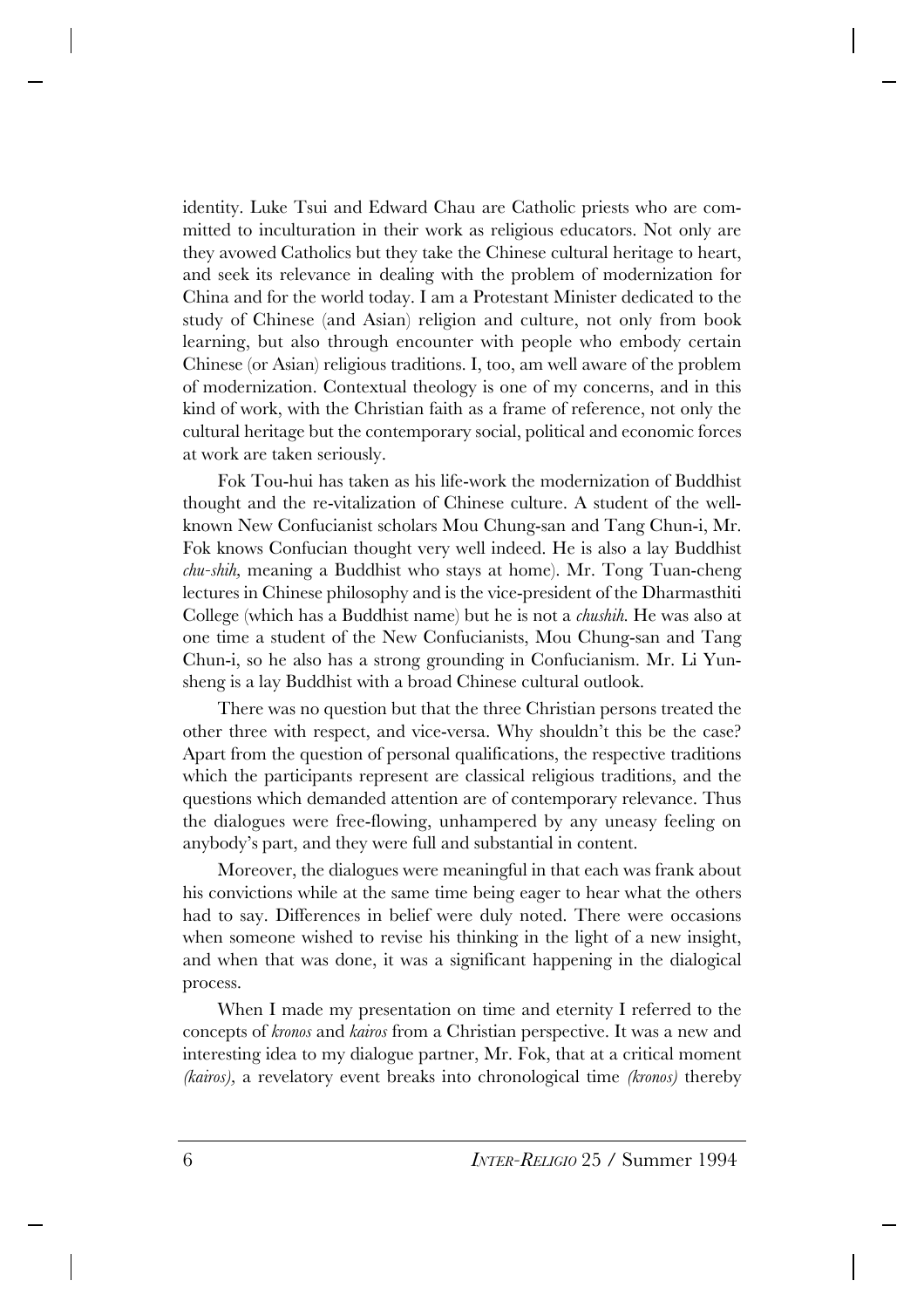giving new meaning to time. Buddhism cannot conceive of revelation from "above" so to speak. Yet Buddhists do speak of sudden awakening in contrast to gradual awakening; but it is something which comes from "within" in either case. My Buddhist partner noted some parallelism in Christian and Buddhist thinking, but he also recognized that there were differences. He then said that a dramatic change in thinking whereby subsequent events are affected, as a Christian would say, is not so mystifying after all. In other words, Buddhism is not all tied up with determinism. That came through to me with clarity. Further, noting what Mr. Fok said about the sequence of events, or in Buddhist vocabulary, "the chain of caused events," I came to a new appreciation of the validity of speaking of eternity in the light of how one moment of revelation or one action may change the character of the chain of events that follow. Thus what one does now, if it is in accordance with God's will, has significance for eternity. I do not think that this is a new discovery as far as Christian theology is concerned, but I was gripped by that very thought when it dawned on me. Except for my reference to God's will, Mr. Fok seemed to like what I said.

What implications does this dialogical exercise have for evangelization? When a participant in a dialogue is frank in stating his or her conviction, that is already a testament of faith. Now another participant comes who also gives a testament of faith. These two testaments are addressed to a matter of existential interest - in this case, on time and eternity. The two positions diverge at points but converge at other points. The divergence and convergence make the dialogue dynamic, and the dynamic dialogue allows each testament or testimony to change dialectically as well as to stand out all the more sharply. It is not very likely that a convinced Christian or a convinced Buddhist will be converted to another faith. However, it is conceivable that a Confucian scholar may eventually choose to be a devout Buddhist or committed Christian. If in the audience there were those who are not committed to any religion but are searching, a heightened choice between two positions was presented to them by a dialogue, so it seemed to me at first.

#### 3. IN THE COURSE OF INTERRELIGIOUS DIALOGUE OCCASIONS ARISE WHEN THE PARTICIPANTS CAN SORT OUT THE NUANCES OF MEANING OF WORDS AND IDEAS BOTH IN INTERACTION AND IN THE CONTEXT OF THEIR RESPECTIVE RELIGIOUS SYSTEMS.

Taking up the point made in the preceding paragraph, is the choice really clear-cut? The speakers engaged in dialogue may strike open an issue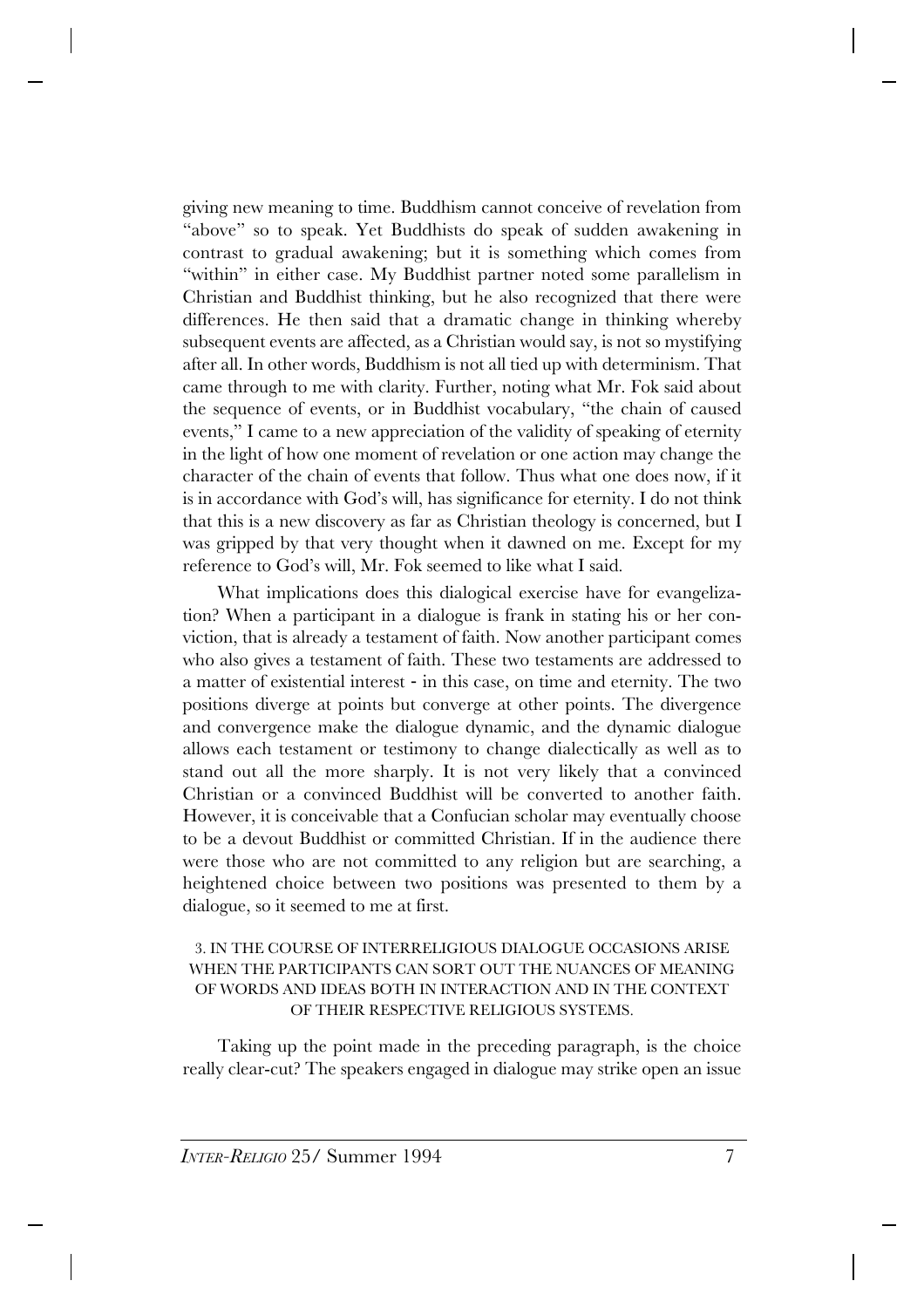which calls for a choice. To give an example: during discussion in relation to the question of "liberation", one listener compared her experience as a former Christian and her present experience as a Buddhist. When she was a Christian she felt burdened by the thought that she should be generous to and serve others. But now as a Buddhist she feels free from this burden. One should be freed from attachment to the self, yes, but that does not mean that one is under obligation to help people. If she wants to help people, that is because she is free to do so. The lady then asked the speakers to explain her experience of 'burden" and 'freedom".

Speaking from a Christian point of view, I said that her experience of feeling obligated to help others indicated that she was still under what St. Paul would call "the bondage of the law." Of course, in the duration of several minutes I could not possibly explain everything about "the bondage of the law." I also said something about "freedom by the grace of Jesus Christ." Again, I could not explicate a great deal in that regard in a brief conversation.

The Buddhist speaker understood what the questioner meant so far as the Buddhist experience of freedom from attachment is concerned. He went on to say something about the Bodhisattva ideal of going out of one's way to help other suffering sentient beings.

At that point I responded that the biblical tradition has a similar idea, the Suffering Servant, who voluntarily suffers on behalf of suffering humanity. "Upon him was the chastisement that made us whole, and with his stripes we are healed." (Isaiah 53)

The suffering of Christ, for the Christian, is a full embodiment of the Suffering Servant. I realized that it would take more than a few sentences to expound this important idea. I realized, too, that it would take more than a lecture to show that while there are similarities between the Bodhisattva and the Suffering Servant, the two are different enough to pose alternative positions on the power of vicarious suffering to set one free; but free from what? Free from "ignorance" in one case; free from "sin" in the other (both terms need elaboration). Though I spoke eloquently and I knew what I was saying, yet it was a most frustrating experience; for I understood that we were here touching upon a basic human predicament but one which is approached somewhat differently by two great belief systems.

My point in recalling this episode is that even if two religious traditions intersect at certain points, it does not necessarily mean that a clearcut alternative is presented. However, the opportunity is afforded to clarify nuances of meaning behind terms and ideas. This is done by juxtaposing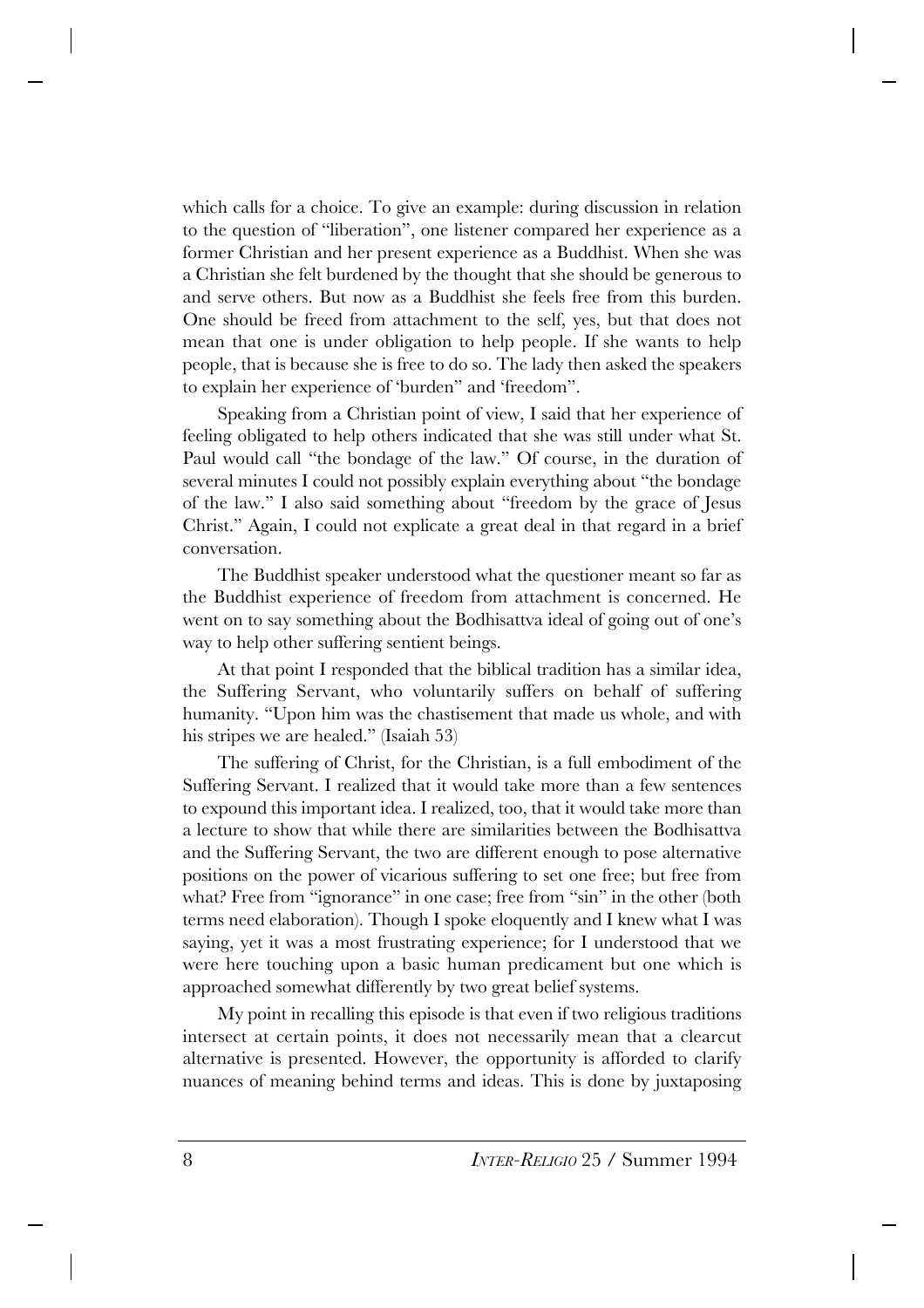related concepts as well as by placing them in the context of their respective religious or philosophical systems.

Supposing now that a listener was led to the point where she or he could see the alternative positions clearly; could choose the path of the Bodhisattva or that of the Suffering Servant. As I have suggested, one should follow the development of an article of faith in its given context. In this case, another article of faith presents itself, and it too should be understood in its context. Granted that in this age of cultural-religious cross-fertilization, the contexts are interlaced, and concomitantly the dicta or beliefs concerned have occasions to encounter and interact, nevertheless, it is not necessary that there be a confusion of identities. The identity of the Bodhisattva and that of the Suffering Servant can still remain distinct, although the two may shine on each other to bring out the hidden qualities of each ever more brightly. Now the religious quester brings into the picture her or his own personal and cultural context too. For the sake of one's peace, one may come to a point where one sees fit to follow one path rather than the other, even with the latter shining on the chosen path to give an added hue. In the case of the Bodhisattva and the Suffering Servant, this mutual reflection of light can be done without disturbing one in walking on the chosen path safely and steadily.

So in the end, not only can the sorting out of the nuances of meaning concerning the objects of spiritual quest be done via the dialogical process but also a religious decision may be made. It hardly needs to be added that it may be a long and arduous process. Such a process has implications for evangelization.

4. EVANGELIZATION MAY INDEED TAKE PLACE THROUGH DIALOGUE IN AN INTERRELIGIOUS WORLD, AND EVANGELIZATION IS A CONTINUOUS PROCESS WHICH CONTINUES TO INVOLVE INTERRELIGIOUS DIALOGUE.

Thus far I have not said much about "evangelization." I did suggest that it expresses itself in the offering of gifts by a religion to whoever is ready to receive them. I would now like to develop the idea further.

"Evangelism" in traditional Christian thinking is usually conceived as a one-way traffic with the focus on making the Christian message heard. Because there is a certain compulsiveness associated with the traditional kind of evangelism, evangelism is often not a welcome activity outside Christian circles. Furthermore, traditional evangelism has little regard for religions other than the Christian faith and has scanty interest in indigenous cultures. If the focus is on the hearing of the message, and it is a foreign sounding message at that, evangelism falls short of a lasting impact.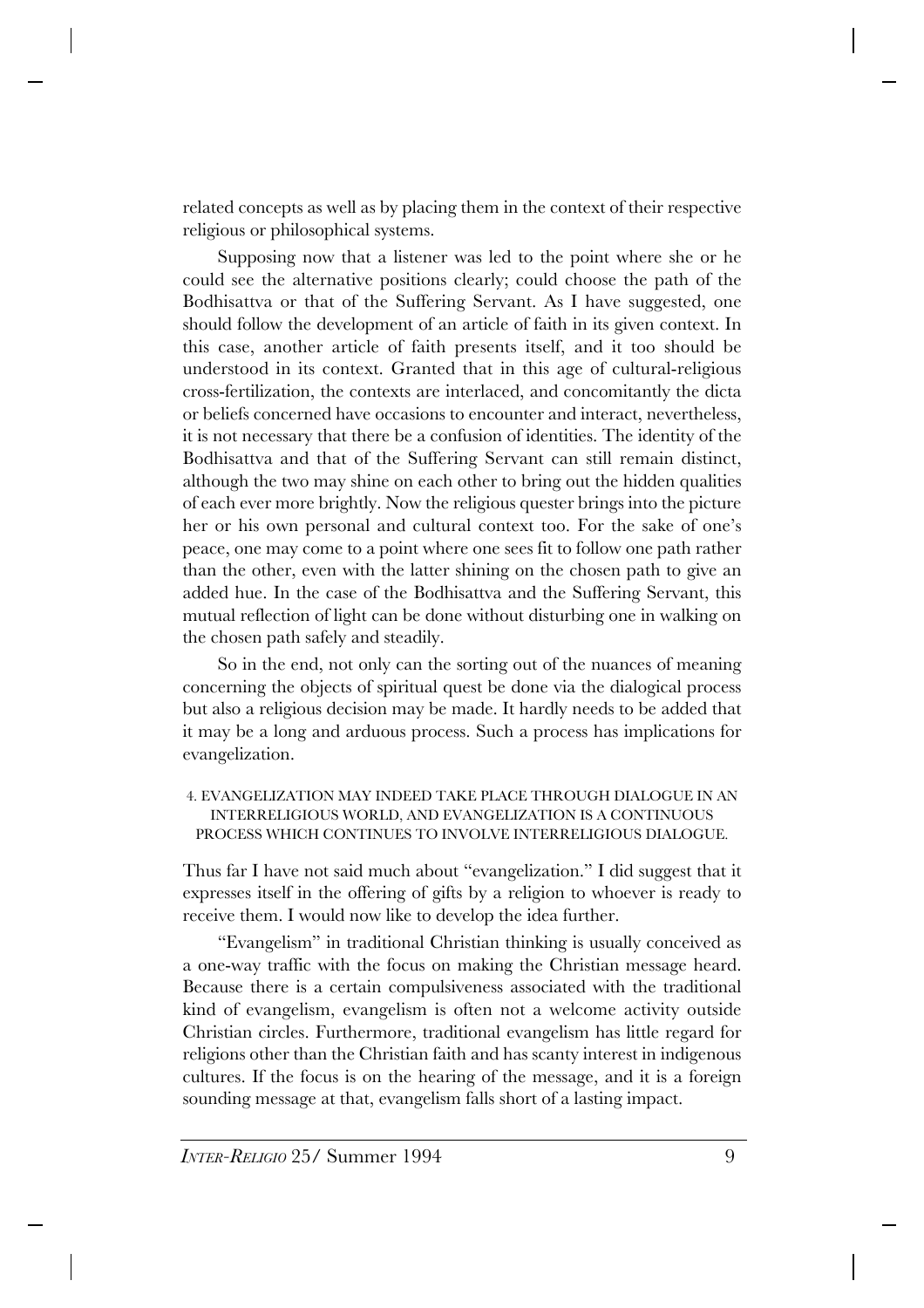"Evangelization" may or may not be a better word. At least the "-ization" suggests a process rather than a fixed idea or action, as "-ism" seems to insinuate. If evangelization is a process, I like to look at it as a process which goes beyond audio-communication only and includes a broader cultural base, with greater permanency.

Whether it is evangelism or evangelization, the offering of the gifts of a religion (in this case, I am referring to the Christian religion in the first instance because that is the religious tradition in which I have grown up) is made to those outside. In other words, a crossing of the boundary is involved: crossing the boundary of one religion to another religion, or crossing the boundary of faith to non-faith. In crossing the boundary, one meets another one, or one group meets another group. If there be communication, the spoken word is an immediate medium; there are also other media, including group activities and cultural phenomena. In any event, dialogue is an indispensable mode of communication for the evangelization process. However, I would like to think of dialogue in broader terms than just two individuals talking to each other; dialogue may involve groups or communities of people and it may take the form of written words too.

Let me now return to the experience of the dialogue series which forms the basis of this presentation. After one of the sessions, several of the listeners wanted to talk with me. It was already late and I had to rush back home. But the young people and I continued to talk as we walked to the bus station. What interested them was a new image of Christian beliefs I projected. I have forgotten what we discussed exactly, but when we parted, the young friends said that they wanted to know more about Christianity, and I invited them to come to our library next time and I would recommend some books to them to read first. One young man who has interest in Chinese philosophy did show up and, after a brief conversation, he borrowed a book, but he never returned. Two girls also called. They had some knowledge of Christian beliefs which they got from a fundamentalist church. I suggested they visit other churches or the church where I preach sometimes. But I have not seen them ever since. These experiences have made me realize that if dialogue has initiated religious quest, pastoral care is required to nurture growth. Alas! as the example I have given shows, I am limited in what I can do and I see that not many churches are equipped to help either.

My work really is more along the lines of cultural studies, writing and publishing, and so it is natural that I take a longer view of evangelization, especially in relation to inculturation. Let me turn now to the taped dis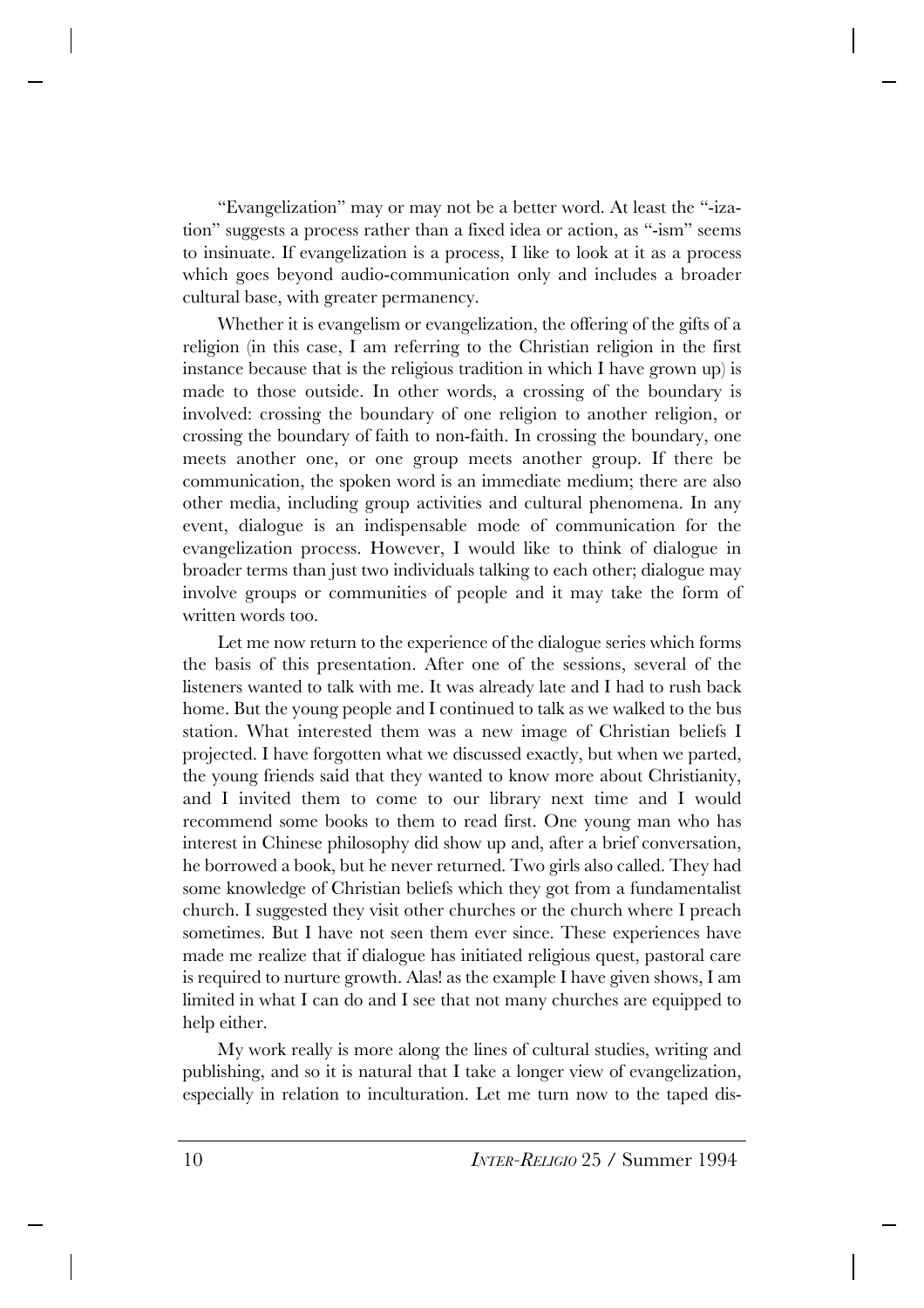cussion on the topic "How to transcend death? Vision of the world beyond" to see if we can find some clues towards an answer to the question about evangelization.

Mr. Tong Tuan-cheng concentrated on the Confucian answer to the question, "How to transcend death?" He said that the Confucian attitude towards death is that the survival of the physical body is not important. Mortality in the sense of physical death is a fact which must be accepted. Medical science tells us that even while the body lives, practically all the cells in the human body are changed anew every seven years. So why be concerned about the perpetuation of the physical body, or of a single cell for that matter? Confucianism does not believe in a life beyond, nor does it posit another world next to this one. The Confucianist has a macro view of life and death. In terms of the temporal dimension, there were forebearers before us and there will be offsprings after us. That is why we remember the ancestors and see to it that the coming generations will carry on the family traditions. In doing so, we transcend our own existence.

Considered from the social dimension, morality and rites are important for community living and human relationships, and insofar as we live morally according to the *tao,* we transcend the individual's lot, including finite existence and physical death. Traditionally, the Chinese people speak of the three ways of "immortality": by living a virtuous life; by lasting achievement; by the written word. While it is true that death is a threshold to be faced, the cultivated person does not fear death, nor does such a person fear suffering in life. Finally, if we were to speak in metaphysical terms: "the good person is at one with the myriad things on earth and under heaven." The Confucian sage transcends the limitations of the individual's mortal existence by being in communion with all things from the beginning to the end.

Rev. Edward Chau understands and is in sympathy with Confucian teaching on life and death. But as a Catholic he gives a more definite status to the individual personality, not in and by itself, but in relation to the family and society and the Church, and certainly in relation to God. The individual person has to face the fact of physical death, but coupled with that is the fact of human sinfulness. The person of faith conquers sin and death and the fear of death and looks to communion with God in the heavenly realm. Fr. Chau explains the question of transcending death in terms of cultural re-transformation. His mentor, Archbishop Lo Kwang, likes the notion of *sheng-sheng chi-te* (the continuous re-creation of virtue) from the *I Ching,* and from it his Eminence develops a Christian philosophy of culture. Fr. Chau thinks along that line too, as he shows in his talk on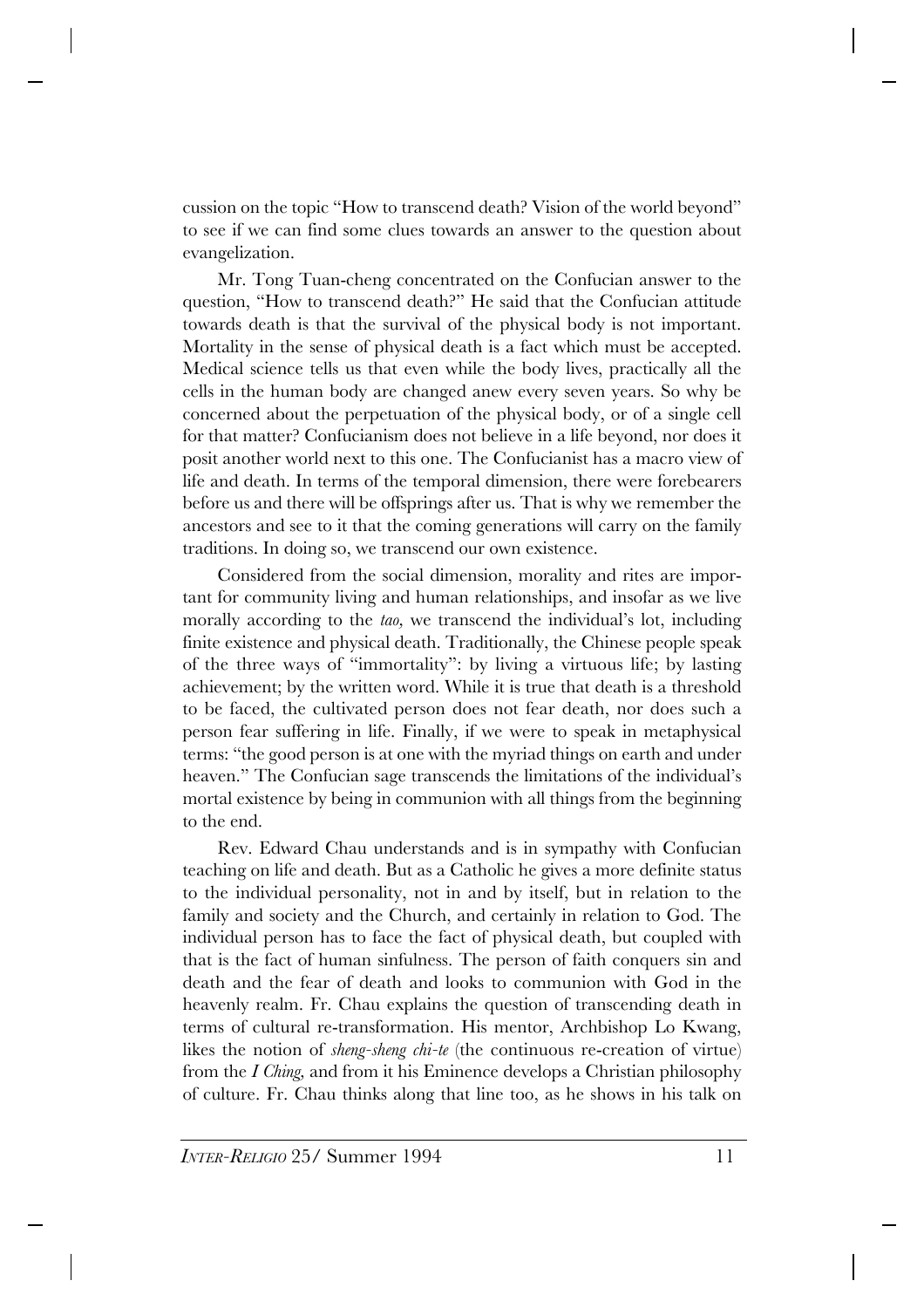transcending death. In other words, death or finite existence is transcended in the process of cultural re-transformation. Cultural re-transformation includes the artistic, economic, moral, scientific and technological aspects; but underlying all is life *(sheng-ming)* rather than mere existence. Life is vital, heightened by consciousness, and is transmitted from person to persons. The Christian concept of "resurrection of life" comes in here too. It is the rebirth of life from moment to moment and from generation to generation.

The questions which followed the dialogue presentations showed that those present were impressed by the richness of both the Confucian and Christian teachings on life and death. One question asked was whether the "vision of the world beyond" was only a mental construct to make up for the incompleteness of life on earth. For instance, is *ta-t'ung* (grand unity) in Confucian teaching realizable? Mr. Tong's answer is that *ta-t'ung* is both visionary and realizable. Rev. Chau's response is that the kingdom of heaven is both eschatological and realizable now. That left the questioner with the feeling that there was still a lot to study and think about before a choice could be made.

Another person said that while impressed with the multi-dimensional teaching of Confucianism on life and mortality and its sense of history, he was also attracted to the Christian view which was rich in transcendence without denying the reality of this world.

The exchange of views on the topics shows that evangelization from the Christian side to the Chinese intelligentsia does not require a long process of inculturation before penetrating into Chinese thinking. From the Confucian side, it is not a question of "evangelization" as such since Confucian thought has long been part of the Chinese cultural heritage, though in reality, many Chinese people have to be re-educated in it. It may be true that the question of life and death is an existential question rather than an academic one, requiring more a leap of faith than a decision when confronted by the reality of death. Whether leap or decision, the person still needs to be informed about the teachings of one or more traditions on the subject and this is the role of evangelization.

In sum, the experience of the dialogue series shows that interreligious dialogue is both a natural as well as a necessary activity in a multi-religious world if communication among people involved in the religious traditions concerned is desired. If "evangelization" is a natural religious impulse, it is a process involving communication. This again underlines the important part played by interreligious dialogue. It should be added that it is never easy to separate religious beliefs from cultural elements. In this part of the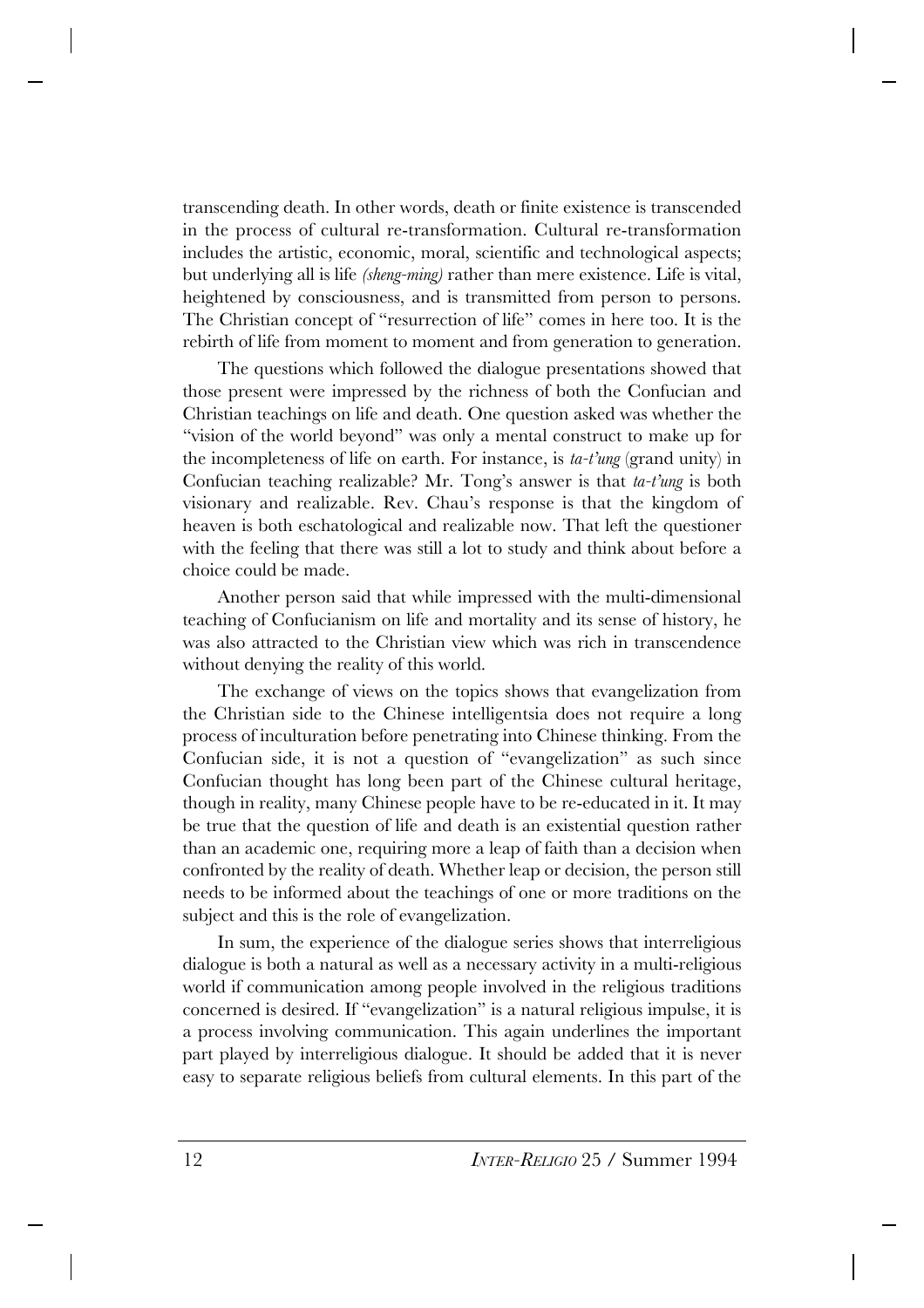world certain religious traditions have already been interwoven into the cultural fabric. In the case of the Christian religion, it is less embedded in the Chinese cultural soil, and where evangelization is involved, a process of "inculturation" is called for. Such a process of inculturation again leads to encounter with religious beliefs other than the Christian faith. Here again interreligious dialogue is inevitable, and, at the risk of sounding redundant, interreligious dialogue is part of the inculturation process which is entailed in the task of evangelization.

## **Pathways to Faith Discussion and Response**

*The following is a paraphrased report on the response to Dr. Lee's paper and the discussion which ensued. Comments are grouped by topic rather than the order in which they were made.*

In his response to Dr. Lee's paper, Dr. Cheng chose to comment on two issues; the Buddhist approach to *hung fa;* and the problem of suffering and death.

Taking first the question of death and how to transcend it, Dr. Cheng said that for Buddhists it was really a question of eliminating birth. The reason is that death is the consequence of birth. If there is no birth then there will be no death. Therefore all Buddhists try to avoid birth in order to avoid the suffering of death. But what does "to avoid birth" mean? It means to have a pure mind and this in turn means having no cravings, no habits, no ignorance. In other words, it means having no attachment to any external object. Thus, if there is no craving and no attachment after death, then there will be no rebirth.

According to Dr. Cheng, it is the notion of rebirth that determines the significant difference between Christian and Buddhist thinking on death and the hereafter. For the Buddhists, there is a continuous cycle of birth and death. It is highly unlikely that a person can achieve "no-birth" in just one cycle of life. If we cannot achieve "no-birth" in this life, we can do it in the next life, or other lives to come. This way of seeing things explains why Buddhists, when compared to Christians, are more relaxed, under no pressure and seem to be less positively active. It explains why there is not so much urgency for mission and teaching.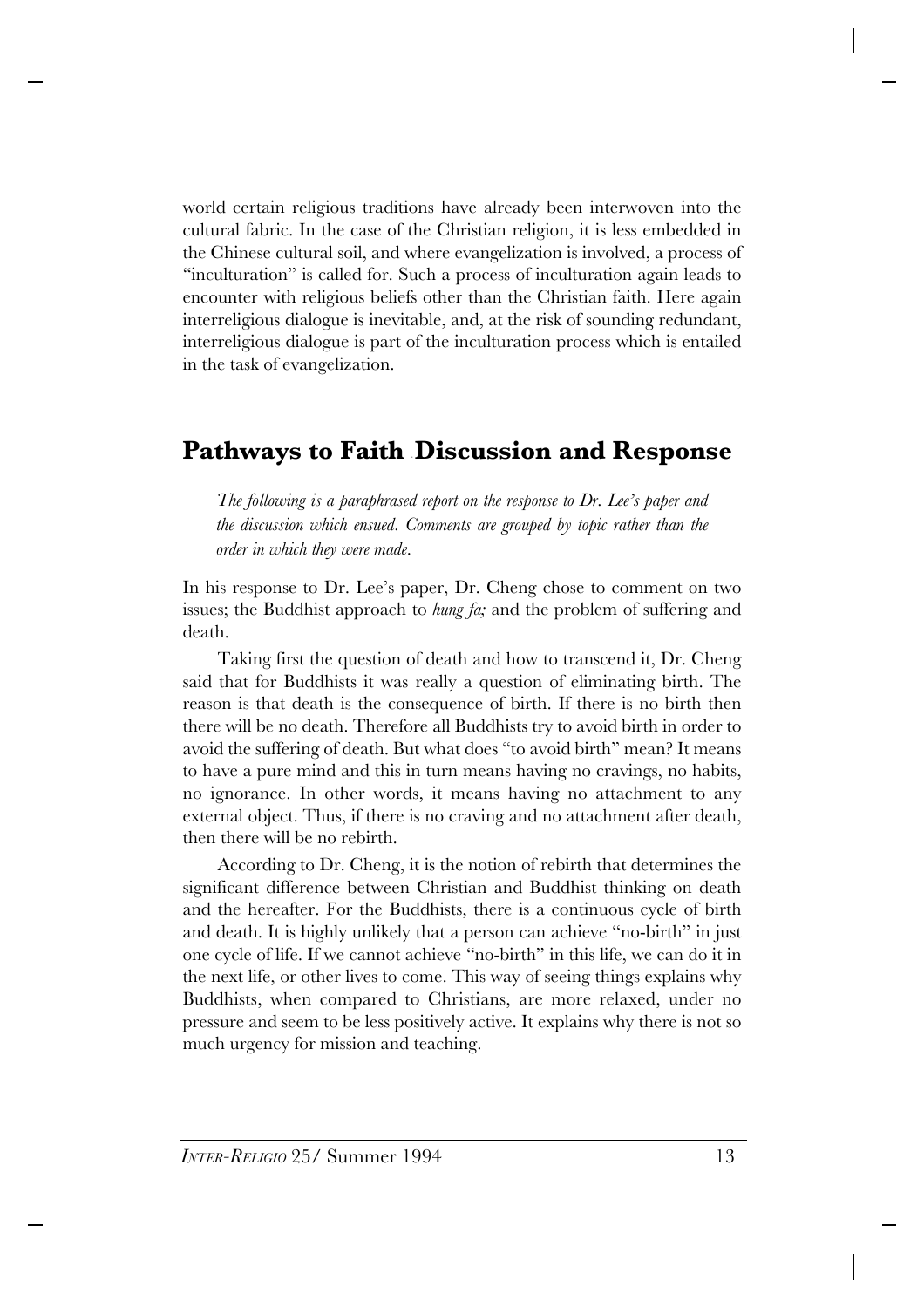On suffering, Dr. Cheng did not find the "Suffering Servant Bodhisattva" image very useful. He explained that there was no servantmaster concept in Buddhism. On the contrary, everybody and every sentient being is equal. As people, we are equal dogs, ants, birds and so on. We are different in outwardly ways but in our nature we are the same. We share the same consciousness, *tatha-tei,* or suchness to use Buddhist terminology. So even if the Bodhisattva tries to save others, it is not with the idea of considering oneself as a servant of others. It is more a case of this being the job of the Bodhisattva, done out of concern to relieve the suffering of others. In Buddhism, we use the word compassion rather than love. The idea is to put oneself in the position of other sentient beings in order to understand their feelings and needs. The Bodhisattva has the wisdom to see through the appearance and phenomenon of suffering. In the eyes of the Bodhisattva, happiness and suffering are merely conditions—we call them dependent origination. They are conditioned by many other factors. Therefore they are not real. The Bodhisattva has the wisdom to see this and is led by compassion to go back into the world to help others overcome their suffering.

Moving then to the topic of *hung tao* or *hung fa,* Dr. Cheng explained that *tao* is both the law of nature and also the way towards the goal or end which is perfection. If one does not realize what the *tao* is, he or she will suffer. If one goes against the law of nature, then one will also suffer. Once we are born, it is certain that we will die one day. Nobody can live forever. Birth leads to death. That is the law of nature. But people do not want to die, do not want to follow the law of nature; therefore they suffer. Without a cause there is no effect. Therefore eliminate the cause to eliminate death. Follow the law of nature in order to be free.

The *tao* is everywhere, waiting to be discovered by the enlightened mind. It is not owned by one; rather, it is shared by all. The *tao* that can be told is not the real *tao. Tao* cannot be taught or expounded or evangelized. It is already there and needs only to be realized. For these reasons, Buddhists do not set out to convert others to their faith. A statue of the Buddha, for example, is always very peaceful and calm. There is no anxiety to make everybody a Buddhist. Only if the seed of enlightenment is planted, then one day, when the conditions are right, will it grow and bear fruit. So, if it sometimes seems that Buddhists are too passive, inactive or relaxed, perhaps it is because they are waiting first for the conditions to be right, after which enlightenment will come.

In the discussion which followed Dr. Cheng's response, attention first focused on what was termed as being "bilingual" in faith. An example